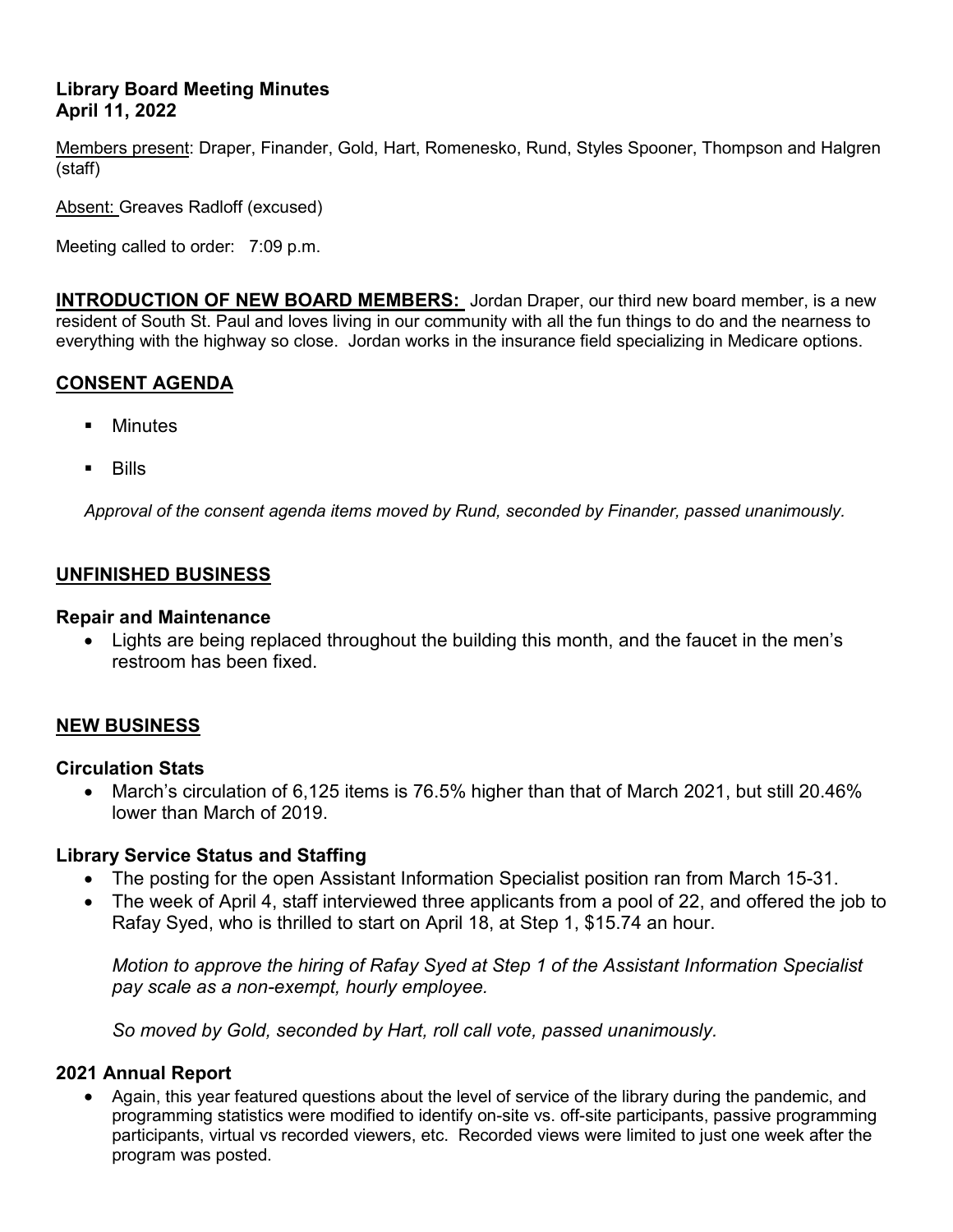- Visits were up by about 5000 people over last year. Staff provided 1,313 curbside or contactless visits of materials compared to 475 visits in 2020.
- Internet sessions were down slightly, but wireless sessions (5,597) were up by 107%.
- Overall circulation was also up by 34% over 2020 at 81,965 physical and electronic items. The library provided 53,256 items to other libraries while receiving 9,876 items.
- Program attendance was down, which was to be expected, with 829 attendees vs. 1,665 attendees in 2020; however, participation in self-directed activities was quite high with 1,403 participants engaging in 35 activities vs. 481 participants and 17 activities in 2020.
- While the library couldn't have teen volunteers last year, our 4 adult volunteers did an incredible job of "working" 154 hours.

*Motion to accept and approve the annual report made by Finander, seconded by Rund, roll call vote, passed unanimously. President Romenesko will sign the letter accepting the report, which will then be sent to the State/MDE.* 

### **Latest New Library Discussions**

- Current discussions have focused on carpeting and paint in the various areas of the library with a seasonal theme introducing each area (adult = dark blue, teen = turquoise, children's = green, study rooms = maroon) and a lighter and darker grey carpet connecting all areas of the library; the history panel on the wall by the computers; and the various elements of the children's area, such as a dynamic floor scape with seating, hanging acoustic birds, and scalloped blue wall panels to tie together the spring/trees/birds/clouds theme for the area.
- Glass wall panels were also discussed in various areas of the building (larger meeting areas, teen area) for users to write on when doing collaborative work.
- The meeting rooms will have various transportation images, such as a race car driver from the '20s, a train, etc., applied to their glass doors, providing whimsy and interest.

# **Winter Reads Report**

- Honora Rodriguez's compilation of the results of the adult reading program, which ran from January 3 through February 28 this year, was shared with the board. Instead of just online registration, which occurred in 2020, people could register in person.
- Participation was still much lower than in the past with 24 online reviews and 95 paper reviews and 14 online registrants and 37 in-person registrants, but the library's gate count is still not at a pre-pandemic level.

# **Elections in May**

• Halgren explained the duties and supplied basic officer job descriptions to board members in preparation of upcoming elections next month.

# **Pandemic Programming Highlights**

#### **Adult Programs**

- o Lois Glewwe's virtual SSP Library History program attracted 24 participants the night of March 21, but 75 people tuned in to watch the recorded version in just one week. Staff have made 150 Take and Make Bookmark kits.
- o *Upcoming:* Hybrid virtual/in-person book club discussion of *Hidden Valley Road* by Robert Kolker (4/14); Jumpstarting Creativity by the Loft Literary Center (4/18).

#### **Children's Programs**

 $\circ$  Sarah Connolly has begun visiting Maple Tree Day Care once again to present storytimes, and on March 11 there were 34 in attendance. For self-directed activities, 62 voted either online or in person during the first round of South St. Paul's Favorite Children's Book, and 30 Take and Make Scratch Art Kits were picked up.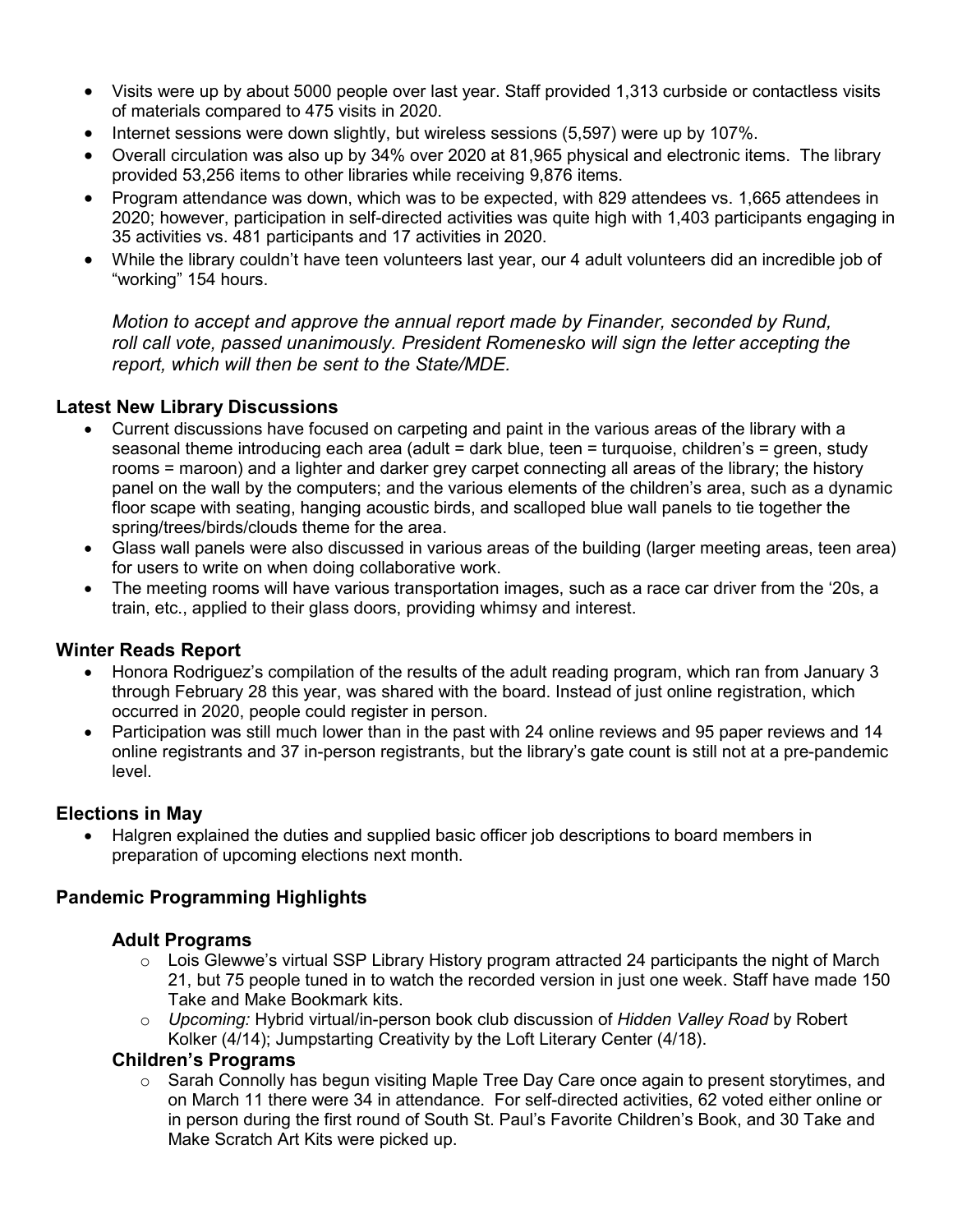o *Upcoming:* Hot Air Balloons with Abrakadoodle (4/20); Take and Make Clover Terrarium Kit for all ages.

**Book Sale** - \$1 a day sale from May 2-6.

# **Other/Correspondence**

- *Pioneer Press* article about SPPL issues with staffing
- The Library has been asked to be the Grand Marshals of the Kaposia Days Parade on Friday, June 24!

 *Motion to adjourn the March Library Board meeting by Rund, seconded by Styles Spooner, passed unanimously.*

Meeting Adjourned at 8:20 p.m.

Next meeting – May 9, 2022

Respectfully submitted, Kathy Halgren Library Director